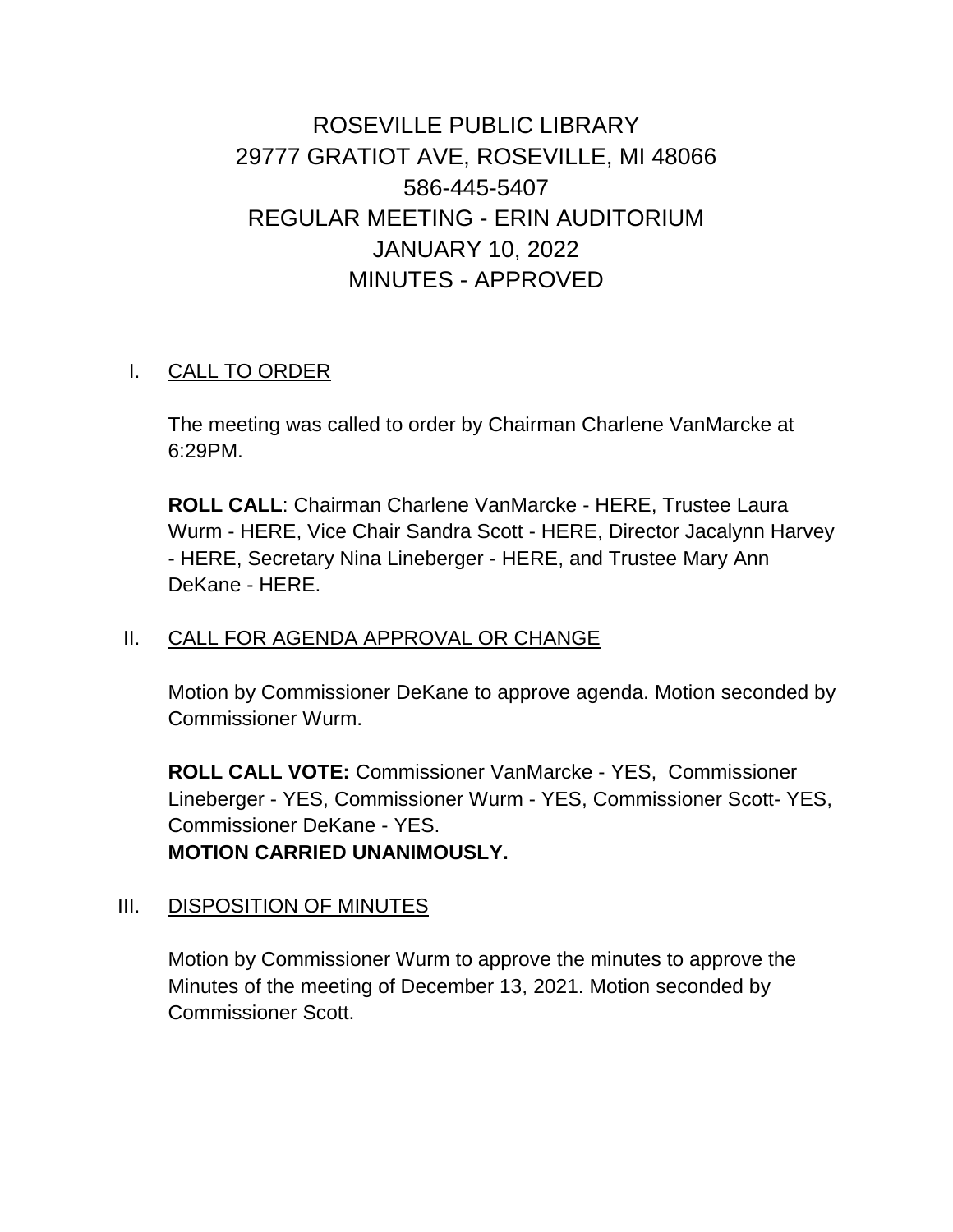**ROLL CALL VOTE:** Commissioner VanMarcke - YES, Commissioner Lineberger - YES, Commissioner Wurm - YES, Commissioner Scott- YES, Commissioner DeKane - YES. **MOTION CARRIED UNANIMOUSLY.**

### IV. HEARING OF THE PUBLIC

The hearings of the public are designated. The hearing of the public will be for any library business. Upon addressing the Commission, please state your name and address. Address the Chair. You are welcome to direct questions, input information and/or express opinions to the Commission. Anyone using inappropriate or threatening language will be called out of order, and will correct their language or end their comments. Limit your remarks to three (3) minutes. If time permits, we may allow you one additional time period to provide new information or answer questions from the Trustees. Anyone not adhering to these rules will be called out of order by the Chair.

## V. REPORT OF COMMITTEES OR THE DIRECTOR

- 1. Director's Report
	- a. The library's free online summer reading program tracker, Wandoo Reader, recently defaulted on their agreement to provide the software free to all Michigan libraries. The search has begun for a program that can replace Wandoo.
	- b. Memos from librarians: there is now an online download available to apply for a library card and the library is going to begin boosting their Facebook posts.
	- c. Director Harvey spoke at the Optimist Club meeting on January 4th.
	- d. Meeting with Amy from SLC to make design changes to Enterprise, the public catalog.
- 2. Donations Report
	- a. Many jury duty stipends.
	- b. Two general donations used to purchase children's books.
- 3. Library Statistics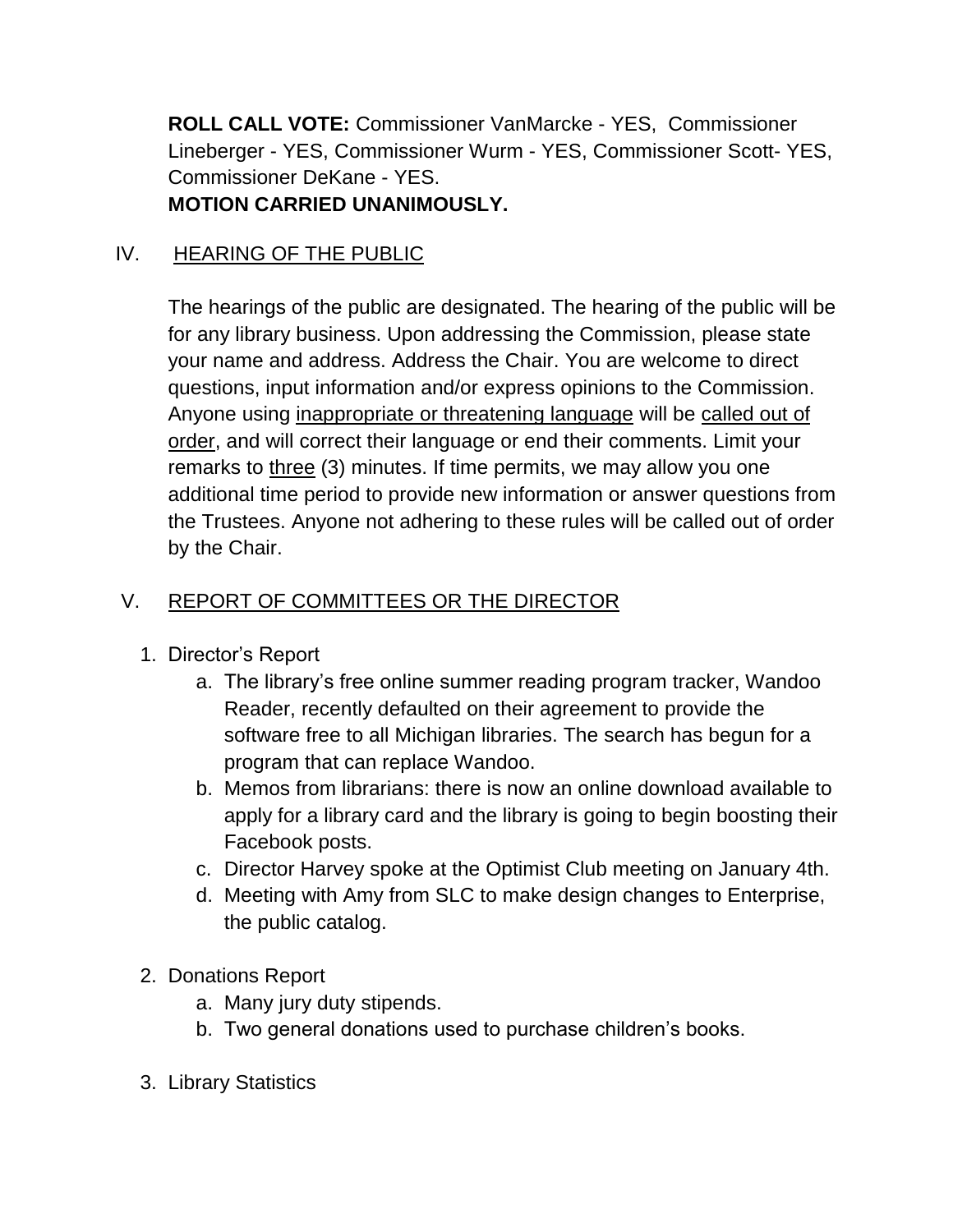- a. December was a quieter month, as it usually is. Still down due to the pandemic.
- 4. Library Programs, Services, and Collections
	- a. Youth librarians are still researching STEM and Early Literacy kits.
	- b. The Winter Reading Challenge will run from January 17th to February 26th. It is available to all ages.
- 5. Budget and Bills

Commissioner Lineberger motioned to accept bills. Supported by Commissioner DeKane.

**ROLL CALL VOTE:** Commissioner VanMarcke - YES, Commissioner Lineberger - YES, Commissioner Wurm - YES, Commissioner Scott- YES, Commissioner DeKane - YES.

# **MOTION CARRIED UNANIMOUSLY.**

- 6. Other
	- a. Director Harvey attended a webinar about the Headlee Amendment. Due to this amendment to Michigan's Constitution, the library's one mil millage rate by statute is actually .9607 and the .5 mil millage rate by vote is .4082.

### VI. SUBURBAN LIBRARY COOPERATIVE

1. The OverDrive Group Collection Development Policy and Challenge Form is currently being collaborated on.

### VII. COMMUNICATIONS

1. The library received a very nice card from a patron Caroline Wekwert for their support while a family member had covid.

### VIII. UNFINISHED BUSINESS

- 1. Personnel
	- a. Posted a job listing for a part time youth services intern. May extend the application period. If the position is not filled, may post for a parttime librarian.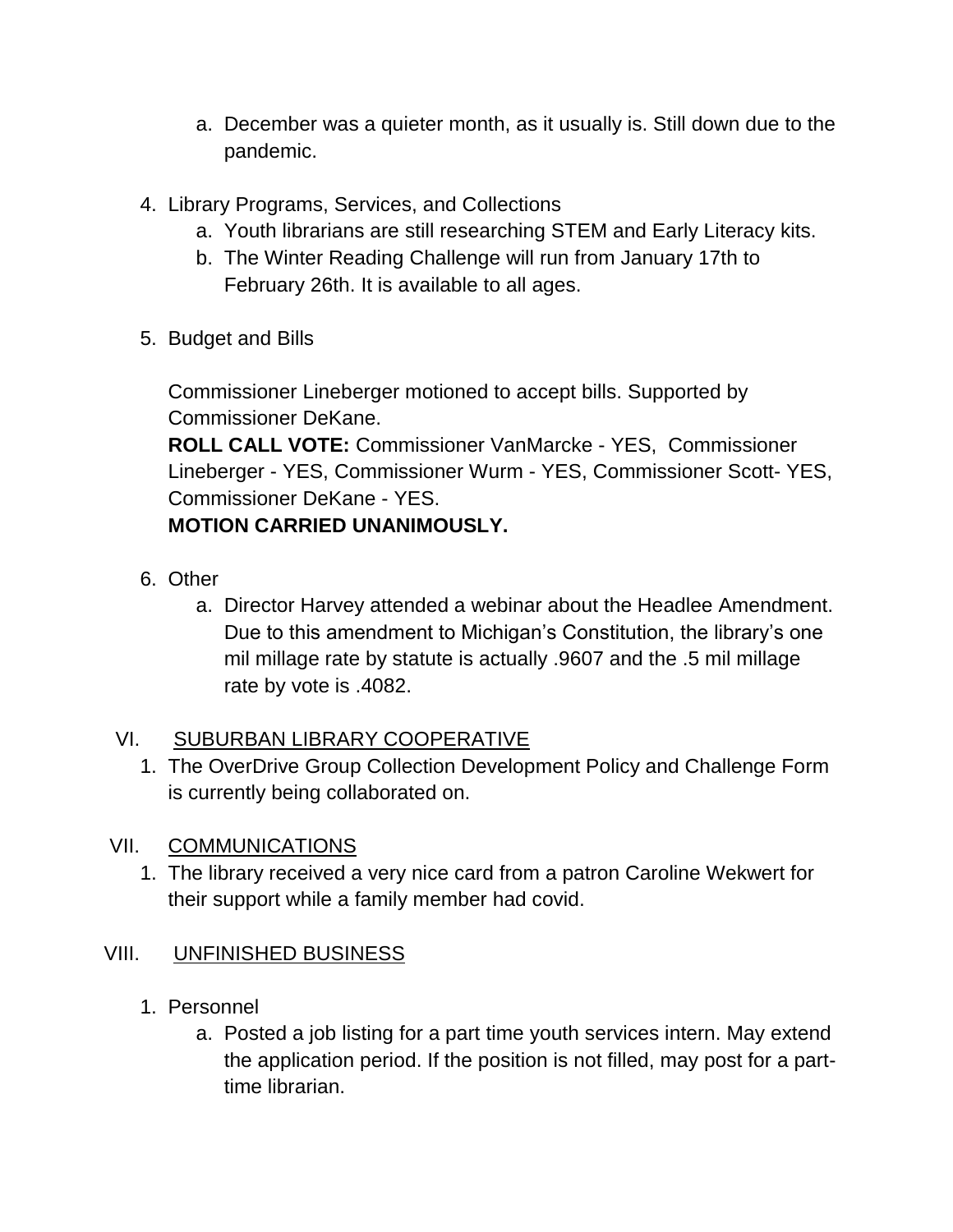- b. One employee requested more hours while another requested February off due to COVID concerns.
- 2. Building and Grounds
	- a. The library is still waiting for the replacement bike rack. There is a new DPS director.
- 3. Collection Development Form and Request for Reconsideration Form
	- a. We are still waiting for a response from Anne Seurnyk. She has confirmed that she received it, but has not been able to review it yet.
- 4. Friends By-Laws
	- a. Submitted to Tim Tomlinson. He confirmed that he had received it at the City Council meeting on November 9th.
- 5. Grant Applications
	- a. Received about \$2200.00 from MI-83 Technology, Libraries, and Communities grant. The library will receive 5 Chromebooks and Outdoor Programming Kit that should arrive in about 2 months.
	- b. Received \$1000.00 from the SLC Circulating Early Literacy Kit Collection grant.
	- c. The application for the IEEE Science Kits for Public Libraries Programs is due January 17th.
- 6. Strategic Plan Quote from MCLS
	- a. The quote is good for 90 days. It features a list of "menu items." Total cost will be anywhere between \$11,000.00 and \$22,100.00. Some will need to be eliminated to reduce cost. Some steps will most likely be done in house.
- 7. Fines Elimination Exploration
	- a. Director Harvey will be meeting with Amy from SLC to run reports to assist with determining to eliminate fines. Some of the library's own data will also be utilized.
- 8. Public Computer Terminal with Phone Usage